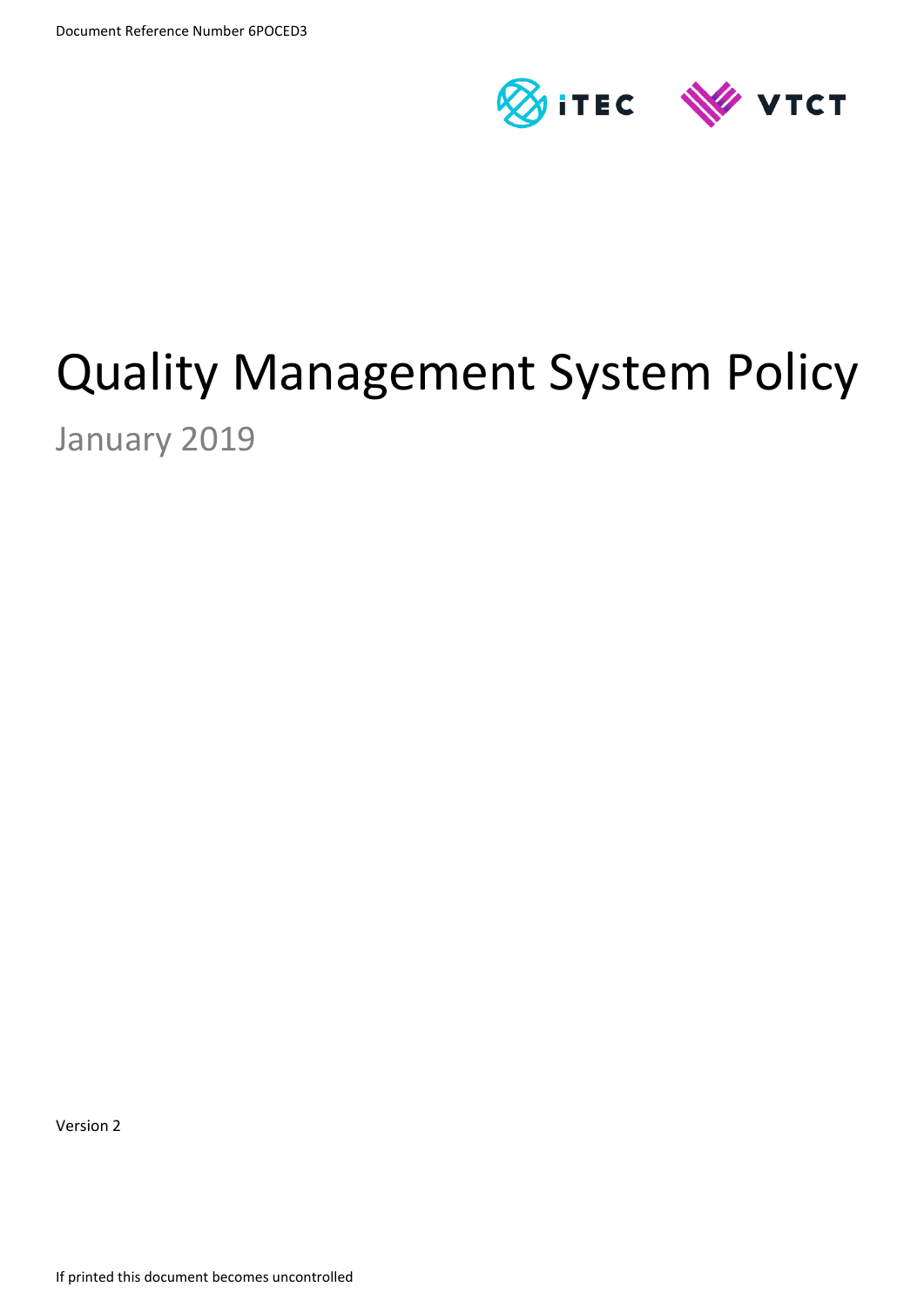

**Contents**

| $\overline{ }$<br>τ. | <b>Duality</b><br>וונז |  |
|----------------------|------------------------|--|
|                      |                        |  |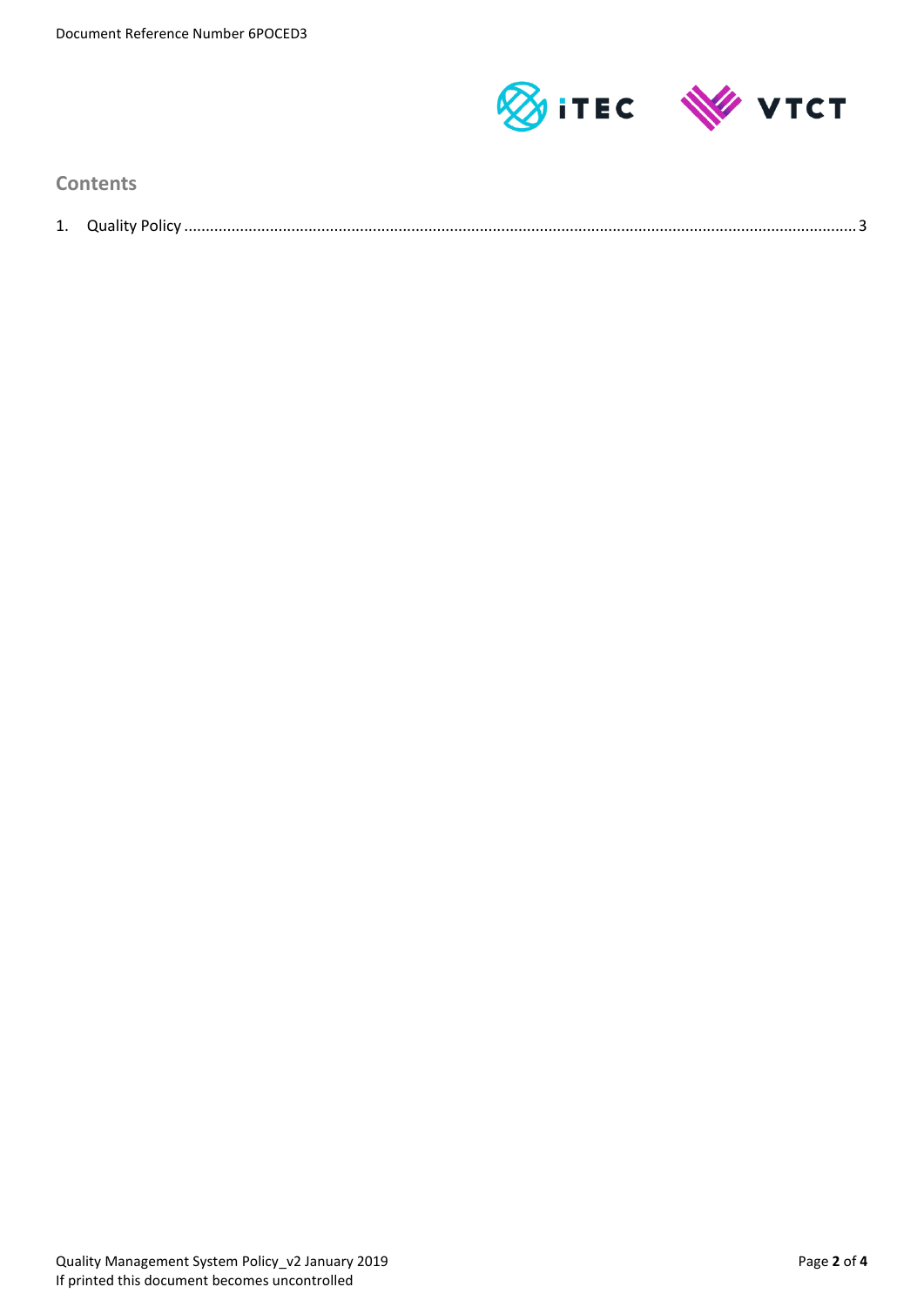

# <span id="page-2-0"></span>**1. Quality Policy**

VTCT will provide customers with services that conform to all applicable requirements.

Only by providing quality qualifications backed up with robust quality assurance will we achieve our Mission: To provide a direct line of sight to a job, enhancing knowledge and skills, improving career prospects. Ultimately supporting our Charitable object: for public benefit, through the advancement of education.

To help us achieve our quality policy we are committed to implementing a quality management system that supports the strategic direction of our organisation.

We regularly review the performance of our quality management system and set quality objectives to help us continually improve.

It is essential that Our Quality Policy is communicated, understood and applied within VTCT, both as part of new staff inductions and ongoing business as usual.

Our Quality Policy is available to all interested parties.